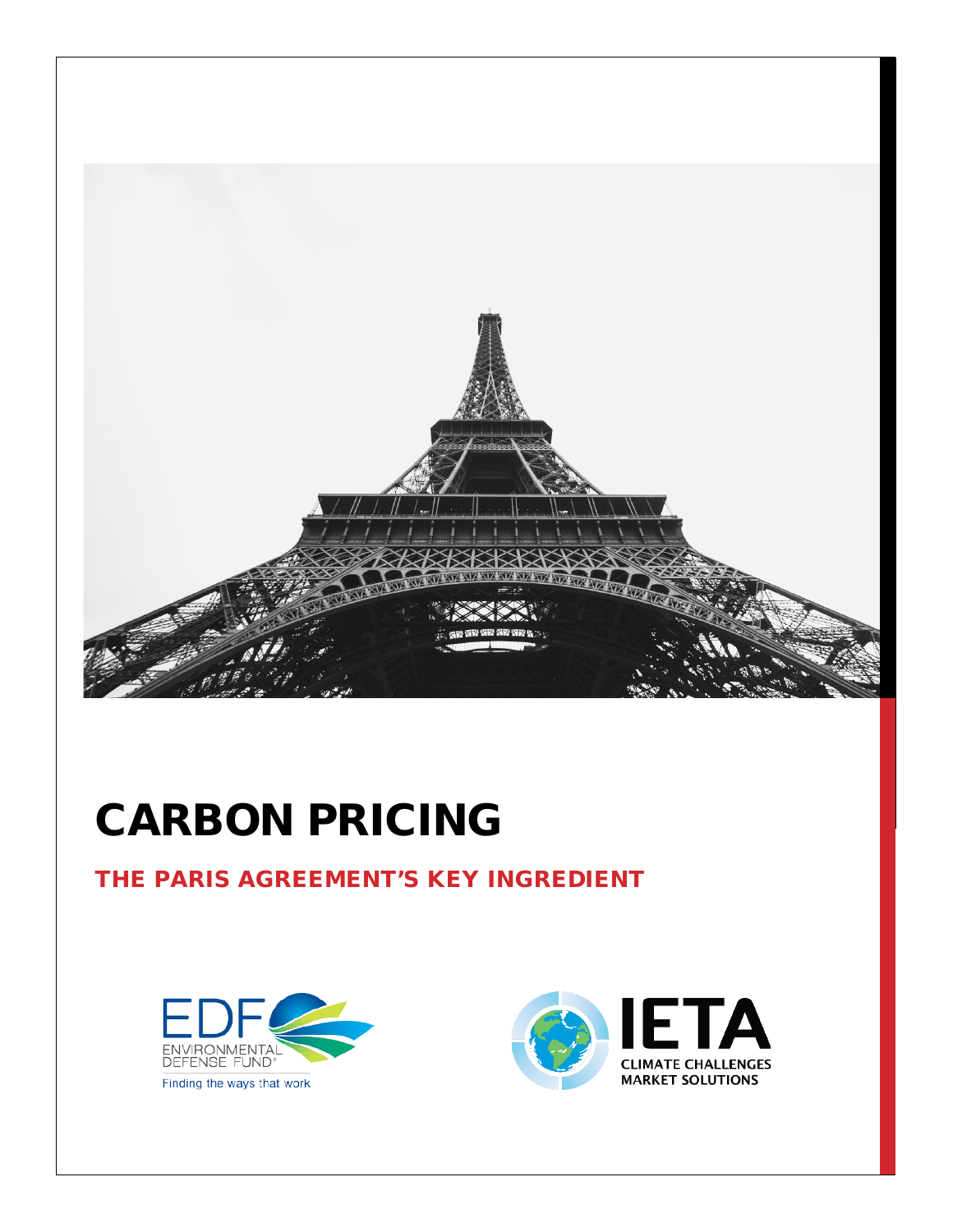# CARBON PRICING

### THE PARIS AGREEMENT'S KEY INGREDIENT

A JOINT PAPER BY THE ENVIRONMENTAL DEFENSE FUND (EDF) AND THE INTERNATIONAL EMISSIONS TRADING ASSOCIATION (IETA)

APRIL 2016

#### EXECUTIVE SUMMARY

After four years of negotiations, world leaders adopted a [new global climate change agreement](http://unfccc.int/resource/docs/2015/cop21/eng/l09r01.pdf) on 12 December 2015 in Paris, with actions to be undertaken by all Parties. The Paris Agreement established a framework for a new era in climate action and laid the foundation for future cooperation amongst countries on carbon pricing. It was a diplomatic success of the greatest magnitude. It sent a powerful signal that climate change is real and that nations are motivated to decarbonise their economies. Understanding that this is a massive undertaking, it sought to inspire the collective effort of government, businesses, investors and civil society.

The key ingredient to the success of the Paris Agreement will be whether it encourages countries to cooperate in achieving emissions reductions *beyond their minimum* individual targets already pledged.

In the run-up to the Paris talks, governments submitted Intended Nationally Determined Contributions (INDCs) to the UN Framework Convention on Climate Change (UNFCCC) secretariat. In **90 INDCs, governments expressed interest in using carbon markets to reach their emission reduction targets.** Some even offered to make greater reductions: they specify that, in addition to domestic contributions, an additional level of reductions could be achieved with access to international marketbased mechanisms, such as the **CDM or a new market-based mechanism, REDD+,** or other **international market linkages.**

Going forward, INDCs could become the floor – not the ceiling – of the level of ambition that each country pursues after Paris. Specifically, Article 6 of the Agreement can unleash **more ambition** by enabling cooperation, including through carbon market linkages. It offers the basic elements of quality accounting standards and transfer mechanisms to enhance market integrity and instill the confidence to increase ambition. By improving economic efficiency, access to an **international carbon market** can inspire countries to put forward **stronger commitments**, going beyond their domestic capabilities. The strong economic foundation of market linkages can build political confidence to unleash this potential.

Well-designed carbon markets bring together key elements of success: they provide an essential source of climate finance, combined with strong governance, transparency and accounting frameworks.

**1**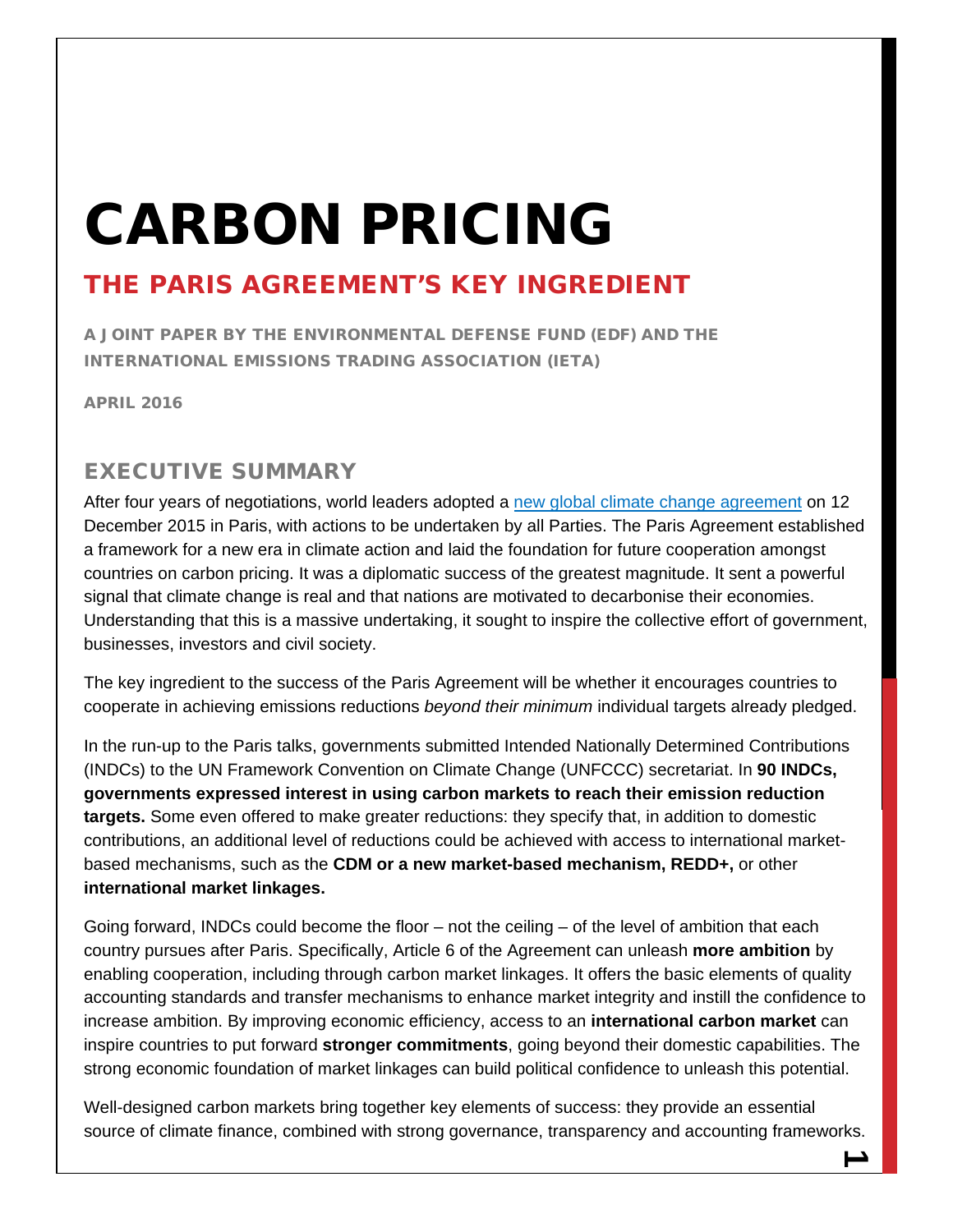They also facilitate win-win technology transfers between nations. In so doing, access to markets can enable countries to reach the full potential of their nationally determined contributions (NDCs). Over time, they can inspire countries to go beyond their INDC pledges, thanks to the lower costs available through the international market. The provision for internationally transferrable mitigation outcomes in Article 6 of the Agreement will help drive deeper emissions reductions at the lowest possible cost and **could help close the emissions gap between what science demands to avoid the most severe impacts of climate change, and the current sum of nations' individual contributions**.

#### GLOBAL CARBON MARKETS ON THE RISE

Some countries already have a long history of successful carbon pricing policies, and most of the frontrunners have improved their systems over time. Early leaders inspired others to follow with systems tailored to their unique needs.

An increasing number of jurisdictions are implementing climate policies to create economic value in reducing greenhouse gas (GHG) emissions. To date, over 50 jurisdictions home to over one billion people have implemented policies to put a price on carbon. (When China adopts a national carbon trading system, beginning in 2017, that number will rise to over two billion – almost a third of the world's population.) Nearly 40% of global GDP[1](#page-2-0) is produced by jurisdictions with emissions trading systems.

This movement is occurring at several levels, from plurilateral forms (the EU ETS,) to state and provincial efforts across North America and China (California, Québec, British Columbia, states in the US Regional Greenhouse Gas Initiative and China's seven pilot trading programmes). It is also occurring in different multilateral forums, such as the 191-nation International Civil Aviation Organization, which has pledged to finalise by October 2016 a global market-based measure to help the entire international aviation sector cap its net emissions at 2020 levels. A form of emissions pricing occurs inside major corporations as they plan investments – a simple but powerful example of the importance of valuing carbon emissions and incentivising reductions.

**Of the 90 countries which have expressed interest in carbon markets in their INDCs, the most important first step is to join the conversation.** Participating in regional and multilateral forums on carbon pricing and carbon market action can help practitioners and industries understand the diverse policy landscape of the 56 existing carbon markets. Examples of useful carbon pricing and market forums include the World Bank's Carbon Pricing Leadership Coalition, the World Bank's Partnership for Market Readiness, and the UNFCCC Nairobi Framework dialogues (the Africa Carbon Forum and the Latin American and Caribbean Carbon Forum). Policymakers can be better informed on carbon market and carbon pricing policy best practices and knowledge sharing through participation in these dialogues.

#### CARBON PRICING IN THE PARIS AGREEMENT

The Paris Agreement sets a long-term goal of restricting the average global temperature increase to "well below" 2°C, with all countries "pursuing efforts" to keep the temperature rise below 1.5°C. The Agreement also aims to achieve emissions neutrality in the second half of the century. Once

 $\overline{a}$ 

<span id="page-2-0"></span><sup>1</sup> [ICAP Status Report 2015](https://icapcarbonaction.com/status-report-2015)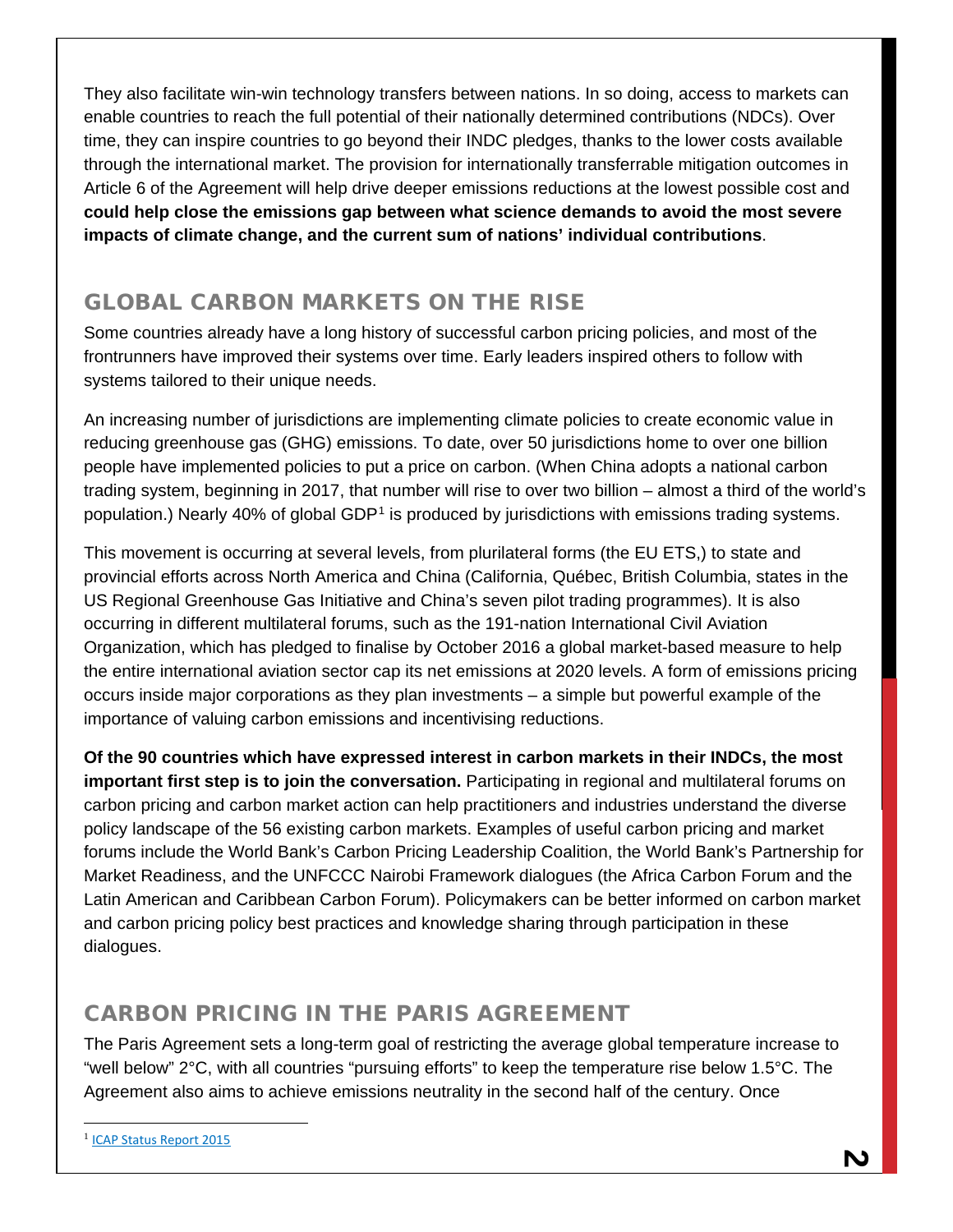implemented, the Agreement could help countries unleash new investment flows and drive innovation through new mechanisms for emissions trading and climate finance funds.

The Agreement enhances cooperation among governments on climate change mitigation, including through market-based approaches, through the following provisions:

- 1. **Provisions to facilitate cross-border transfers** (article 6, paragraph 2): These provisions will facilitate transfers of emission reduction units across international borders. This can help countries who already have a price on carbon to enter into bilateral and plurilateral forms of cooperation. In turn, it will allow countries to increase their climate ambition by participating in a larger market (and economy), driving down emissions at lower cost than purely national, domestic efforts. Transfers of emissions reductions from one country to another will help expand the map of countries participating in a carbon market or carbon pricing policy, and it will help create a fungible, international price on carbon (which the Agreement did not address directly).
- 2. **Robust carbon accounting rules and measures to prevent double counting of emissions reductions** (article 6, paragraphs 2 and 5): These two paragraphs will go a long way in making sure that countries account for emissions reductions in a transparent and universal way so as to avoid the double-counting of reductions. In keeping track of each country's progress in meeting their targets, it will be important not to count the same emissions reductions twice, as otherwise global emissions could go up, not down. In ensuring that double counting is avoided, the Paris Agreement laid down one of the key "rules of the road" needed to help ensure that bottom up markets work smoothly and with high integrity.
- 3. **A new international mitigation mechanism** (article 6, paragraph 4): For those governments which choose to use it, this new mechanism can help countries (both developed and developing) reduce their emissions and promote sustainable development.
- 4. **An enhanced transparency framework** (article 13): Required new standards for reporting and review of all nations' climate efforts will provide a foundation for building confidence not only in nations' actions, but also for the use of high-integrity carbon markets to drive the deep emissions reductions called for by science.

The Agreement will enter into force 30 days after at least 55 countries accounting for at least 55% of total global greenhouse gas emissions have deposited their instruments of ratification, acceptance, approval or accession. This could happen as soon as this year if more countries join China and the US in signing the Paris Agreement and moving quickly to translate it into domestic law.

#### CARBON PRICING AFTER COP 21

Carbon pricing, and specifically markets, appears in a number of the INDCs. The INDCs outline goals for national efforts to address emissions, and will become NDCs once the Agreement enters into force. While most follow a common format to express a nation's plan for mitigating emissions or engaging in climate finance, the information is typically "bare bones" as to the specific actions planned at home. Hence, business must be attuned not only to expressions of interest in using pricing as part of a country's NDC, but also to national policies under development in many capitals.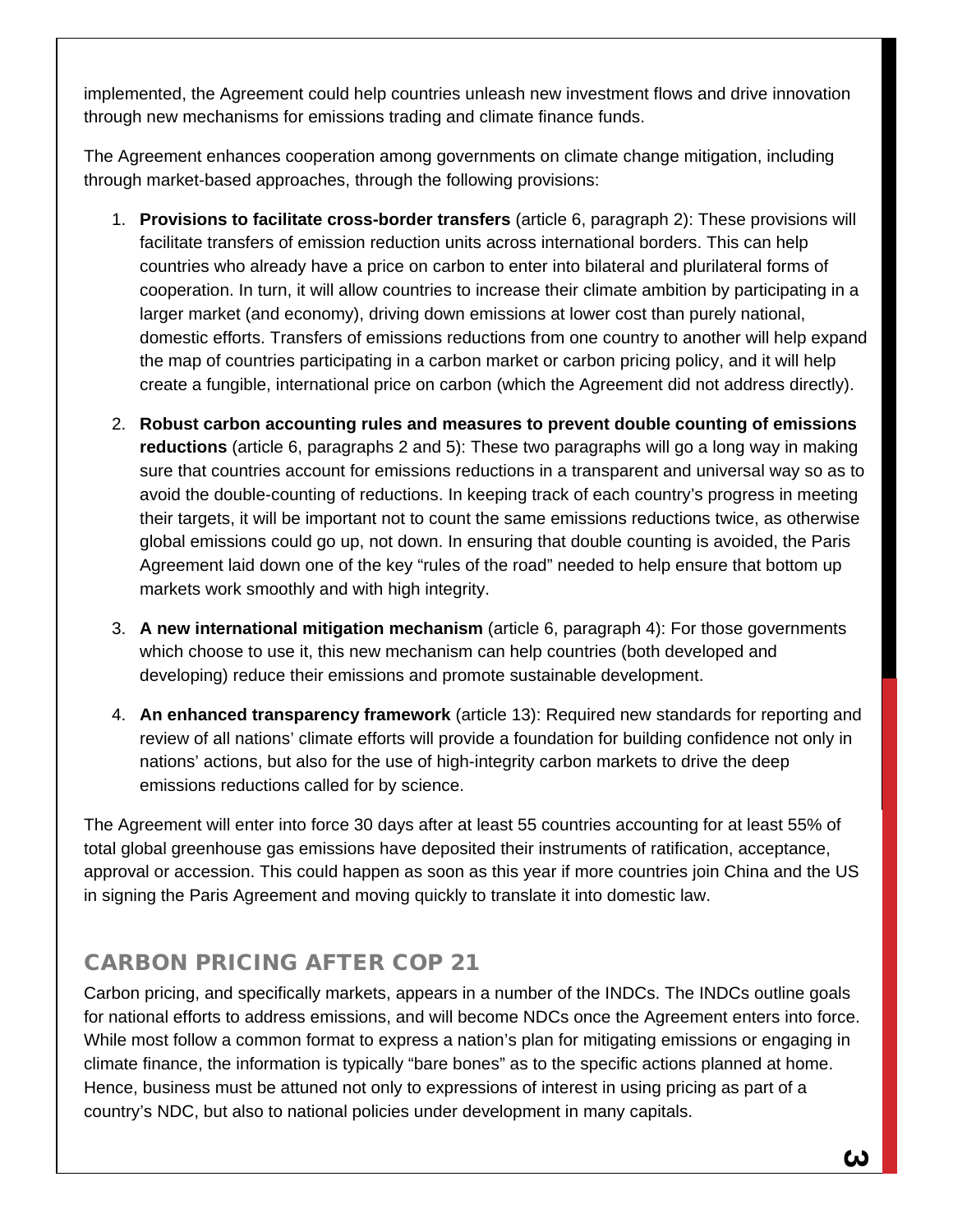

Figure 1: Carbon Markets and INDCs. Map provided by IETA'[s INDC Tracker.](https://docs.google.com/spreadsheets/d/1YgIQiiucWW9vuDUAMeRstzzLxTXi6zFWtFVClqtRTe4/edit?usp=sharing)

To date, **188 countries have submitted INDCs**, as represented by the map above. Several countries stated in their INDCs that the level of commitment they are putting forward is conditional upon having **access to international carbon markets in the Paris Agreement**. Overall, **90 INDCs mention the use of markets**.

The potential use of markets could be crucial, for example, for countries that are fully industrialised and have high carbon abatement costs and also for countries where emissions originate in sectors with limited abatement opportunities because of technology constraints. Well-designed carbon markets not only deliver a needed source of climate finance, but they also provide strong governance, transparency and accounting frameworks that can facilitate win-win technology transfers between nations.

Similarly, some Parties have indicated the potential range of achievement possible if adequate and effective climate finance is made available, either through existing channels or the new Green Climate Fund.

The table in Appendix 1 summarises a selection of INDCs that seek access to an international carbon market.

As noted, INDCs only tell part of the story. Other policy developments offer strong signals about pricing:

- The **European Union** is clear on its intention to maintain its Emissions Trading System (ETS) as the centerpiece of EU climate policy;
- The **People's Republic of China** announced its plans for a national ETS to start in 2017;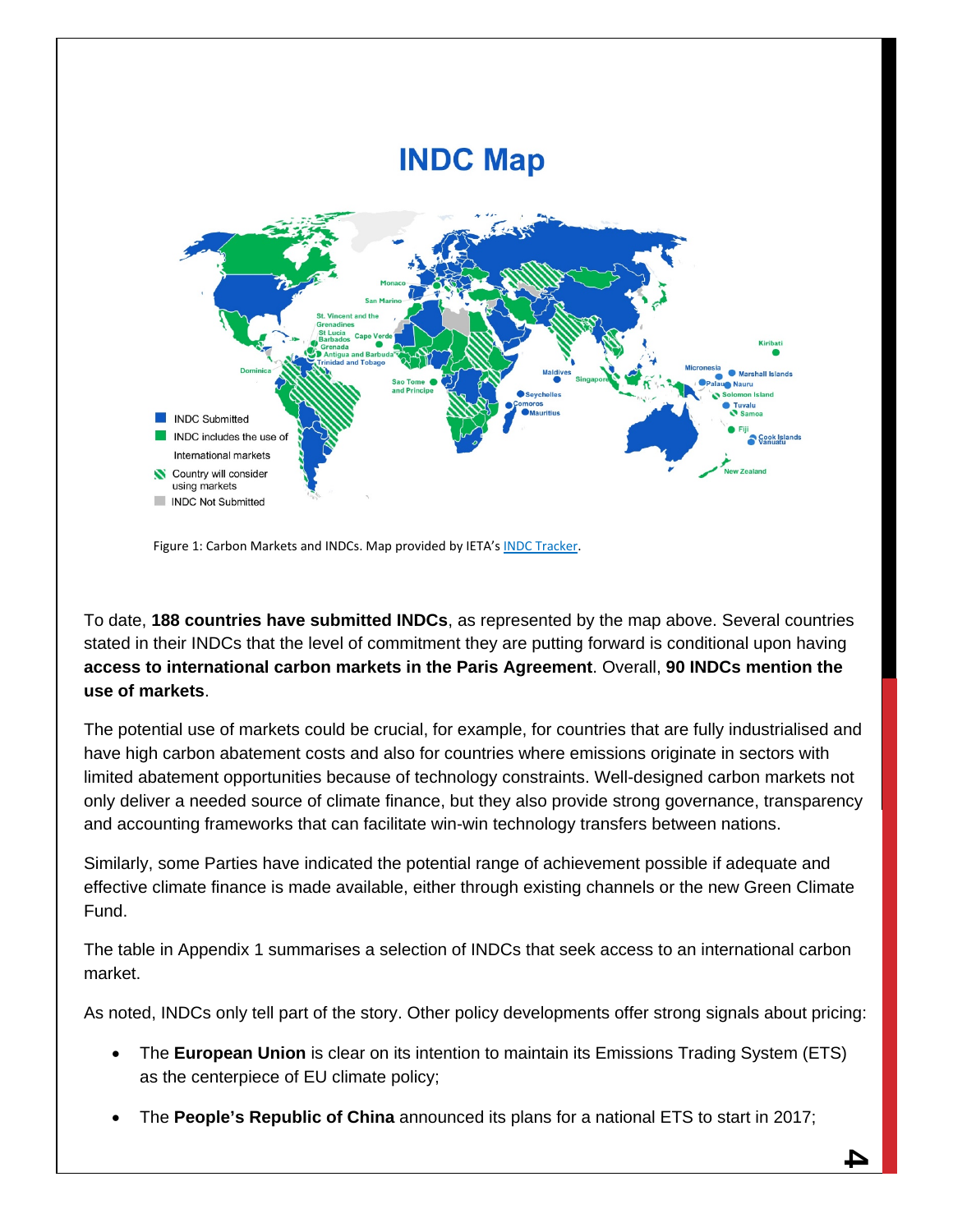- The Clean Power Plan in **the United States** currently subject to a stay pending further review – offers states the ability to adopt emissions trading programmes or to join a multi-state market;
- Since January 2015, the **California and Québec** markets have been linked, and the two have held 12 joint carbon auctions to date. **Ontario** has signalled its intent to join this carbon market 'club' and **Manitoba, Washington,** and **Oregon** are also exploring the feasibility of joining;
- **Korea** launched a national ETS in 2015, becoming the first nation-wide trading programme in Asia; and
- **Japan** is pursuing a set of bilateral trading links through its Joint Crediting Mechanism.

**Establishing the mitigation goals and proposed carbon market involvement that governments outlined in their INDCs is another key step for carbon pricing action.** INDCs now need to be **translated into concrete actions** contained in **domestic climate policies**, between now and the specified target year (2025 or 2030) in order to achieve actual emissions reductions.

#### THE CASE FOR LINKING AND CLUBS

As carbon markets continue to expand over time, coordination among jurisdictions using or considering carbon markets will be increasingly important to ensure environmental integrity and maximise costeffectiveness. Market-based mechanisms and linked carbon markets attract investments where emissions reductions can occur at the lowest cost — a critical component of accelerating clean energy investment at the pace and scale needed to hold the average global temperature increase to well below 2°C, as agreed by nations in Paris last December. **The provisions in Article 6 of the Paris Agreement can help countries cooperate on carbon pricing in order to meet their mitigation commitments, and increase their ambition over time.** 

Linkages and crediting mechanisms enable greater net emissions reductions than if governments attempt to achieve their targets in isolation. Access to markets could therefore enable countries to go beyond their INDC commitments – and at a lower cost. The provision for internationally transferrable mitigation outcomes in Article 6 of the Agreement will help drive deeper emissions reductions, quicker than would otherwise occur. Thus, **an effective international carbon market coalition or 'club' could achieve a greater outcome than the mere sum of the individual contributions[2](#page-5-0)** .

The initial focus of such a club could be the development of common, credible standards or guidelines to ensure the integrity of carbon emission units traded internationally, including through transparent monitoring, reporting and verification (MRV), as well as market oversight provisions and standards for environmental integrity. Over time, such standards and guidelines could provide the foundation for the development of a common market that jurisdictions could voluntarily link into. **By promoting the development of standards for international emissions trading that would build on and complement the guidelines for emissions accounting and reporting called for by the Paris Agreement, such a club would be fully compatible with the UNFCCC process.** 

 $\overline{a}$ 

<span id="page-5-0"></span><sup>2</sup> ['Toward a Club of Carbon Markets.' Keohane, Petsonk & Hanfai. 2015](http://link.springer.com/content/pdf/10.1007%2Fs10584-015-1506-z.pdf)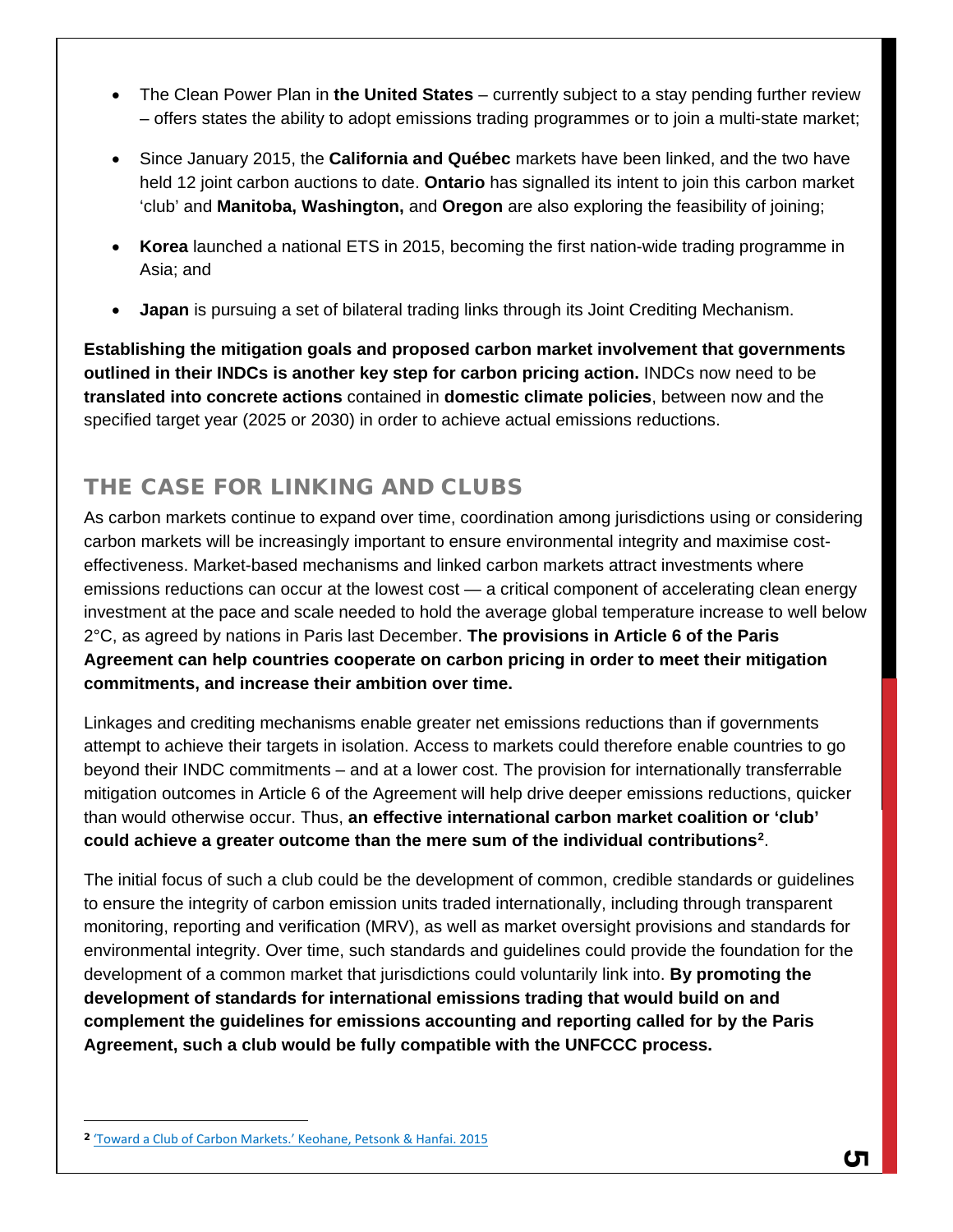Ultimately, a carbon market club could promote deep reductions in emissions by supporting the harmonisation of carbon markets across countries. As the club matured, members could establish harmonised or reciprocal standards for transparency, governance, and environmental integrity, create a shared market infrastructure to support the mutual recognition of emissions units, share experiences and cooperate in building institutional capacity, and work jointly to further the ability of these markets to promote domestic and cross-border investment in low-carbon technologies. A carbon market club could work in parallel to the Paris Agreement, with club members continuing to comply with their centralised reporting and transparency obligations under the UNFCCC. One example of an emerging club can be found in North America. In January 2015, California and Québec linked their respective carbon markets and are jointly administering North America's first cross-border carbon market. Ontario plans to join the California-Québec carbon market in 2017 and other Canadian provinces, US states, and Mexico are exploring the potential to join this emerging carbon market club.

As greater participation and cooperation opens new avenues for more efficient emissions reductions, more ambition and action could be reflected at the international level. **Over time, a club of carbon markets could catalyse the emergence of an international carbon price, thereby addressing a gap in the Paris Agreement. While the Agreement encourages countries to cooperate on carbon pricing (via the internationally transferrable mitigation outcome provision), it does not "put a price on carbon" – nations need to that.**

Paris provides a framework for cooperation among jurisdictions, but countries need to take the lead in implementing domestic carbon pricing policies and establishing links with others. Indeed, of the 90 countries which seek access to an international market mechanism, many of them may decide it is technically easier and more cost-effective to join existing carbon markets or adopt similar policy architecture from existing markets.

#### **CONCLUSIONS**

The emergence of an international carbon market could unleash the full emissions reduction potential of the Paris Agreement, by facilitating the implementation of INDCs and emboldening countries to take on even more ambitious action over time. The opportunities are enormous once countries have access to a broader pool of carbon abatement. Mexico, for example, has pledged to reduce its greenhouse gas emissions by 40% more than its domestic greenhouse gas reduction (22% below business-as-usual levels) if it has access to an international carbon market. If all countries took the same level of effort and joined an international carbon market, the world would be in much better shape to meet the objectives of the Paris Agreement.

A critical next step, especially from the perspective of spurring private-sector investment, is to develop 'rules of the road' for cross-border trading. The sooner clear rules emerge, the stronger the business response will be. These rules start with the establishment of domestic emission trading programmes in key countries; the accounting guidance called for in Article 6 of the Paris Agreement; standards and guidelines for environmental integrity of international transfers that could be developed bilaterally or plurilaterally through a carbon market club; and finally, operational rules for the mitigation mechanism in Article 6.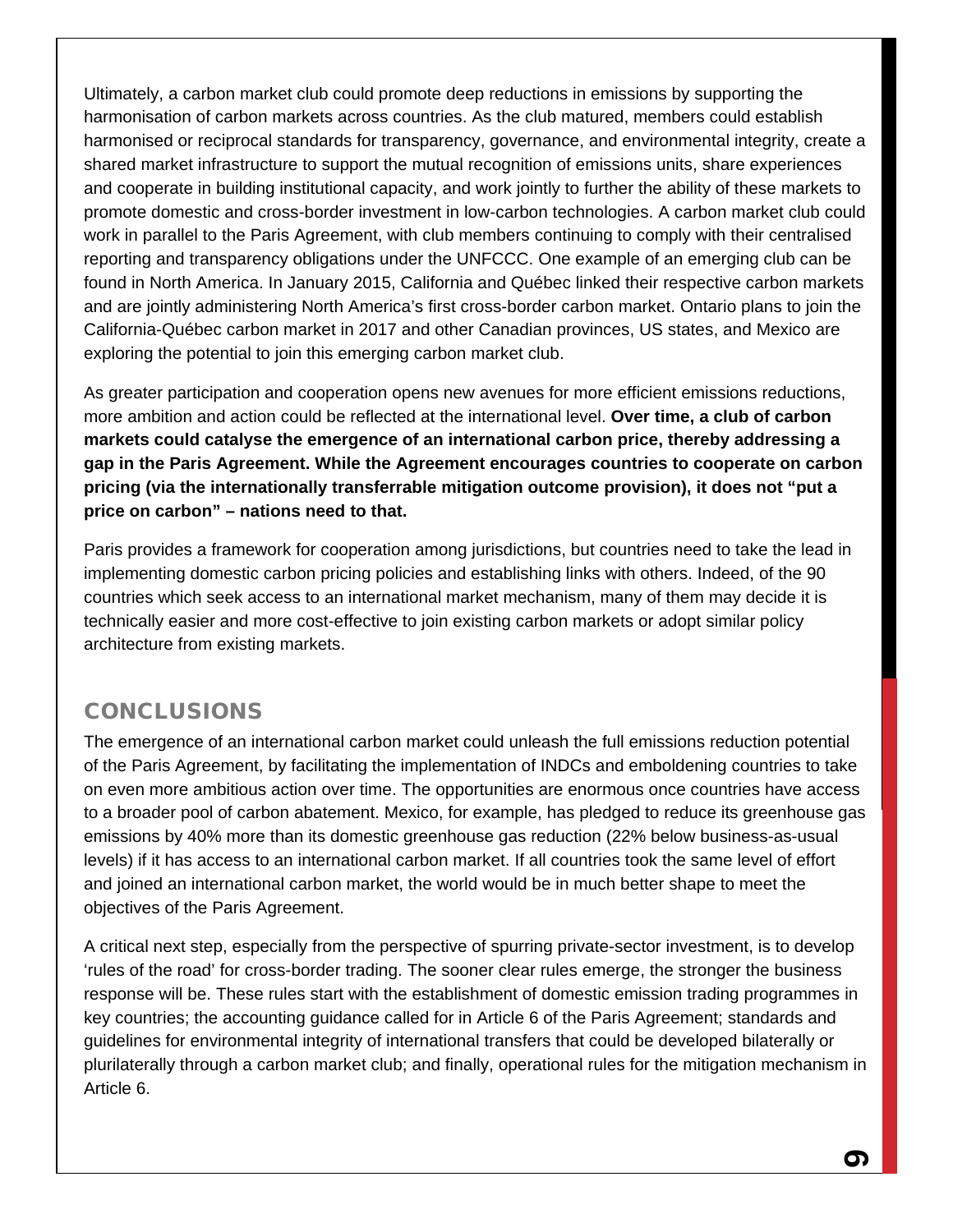With the Paris Agreement providing a strong foundation for countries to move ahead with market-based approaches, and a range of bilateral and plurilateral models for cooperation already beginning to emerge, carbon markets are poised to make a central contribution to implementing the commitments that countries have already made — and unlocking greater ambition in the future.

## APPENDIX: INDCS THAT SEEK AN INTERNATIONAL CARBON MARKET<sup>[3](#page-7-0)</sup>

| <b>Country</b>                  | <b>Reduction Target</b>                                                            | <b>Target Year</b> | <b>Baseline</b> |
|---------------------------------|------------------------------------------------------------------------------------|--------------------|-----------------|
| <b>Albania</b>                  | 11.50%                                                                             | 2030               | <b>BAU</b>      |
| Angola                          | 35% unconditional, additional 15% conditional                                      | 2030               | <b>BAU</b>      |
| <b>Antigua and Barbuda</b>      | INDC sets out a number of measures                                                 | 2030               | N/A             |
| Armenia                         | Total emissions won't exceed 663MtC02e and 189<br>tonnes per capita                | 2030               | N/A             |
| <b>Bahamas</b>                  | 30%                                                                                | 2030               | <b>BAU</b>      |
| <b>Bangladesh</b>               | 5% unconditionally, 15% conditionally                                              | 2030               | <b>BAU</b>      |
| <b>Barbados</b>                 | 37% and 44%                                                                        | 2025 and<br>2030   | <b>BAU</b>      |
| <b>Belize</b>                   | 62%                                                                                | 2030               | <b>BAU</b>      |
| <b>Bhutan</b>                   | Bhutan intends to remain carbon neutral                                            | N/A                | N/A             |
| Bosnia-Herzegovina              | 2% below BAU unconditional, 23% conditional                                        | 2030               | <b>BAU</b>      |
| <b>Botswana</b>                 | 15% reduction below 2010 levels by 2030                                            | 2030               | 2010            |
| <b>Brazil</b>                   | 37% by 2025, 43% by 2030 (indicative)                                              | 2025               | 2005            |
| <b>Brunei</b>                   | INDC sets out 3 sectoral targets                                                   | 2035               | <b>BAU</b>      |
| <b>Burkina Faso</b>             | 11.6% unconditional, 18.2% conditional                                             | 2030               | 2007            |
| <b>Burundi</b>                  | 3% unconditional, 20% conditional                                                  | 2030               | <b>BAU</b>      |
| Cabo Verde                      | 30% renewable energy target. With international<br>support, 100% renewable energy. | 2025               | N/A             |
| <b>Cambodia</b>                 | 27%                                                                                | 2030               | 2010            |
| <b>Cameroon</b>                 | 32%                                                                                | 2035               | 2010            |
| Canada                          | 30%                                                                                | 2030               | 2005            |
| <b>Central African Republic</b> | 5%                                                                                 | 2030               | <b>BAU</b>      |
| <b>Chad</b>                     | 18.2% unconditional, 71% conditional                                               | 2030               | 2010            |
| <b>Chile</b>                    | 30% unconditional emission intensity reduction, 35-<br>45% conditional             | 2030               | 2007            |
| Colombia                        | 20% unconditional, 30% conditional                                                 | 2030               | <b>BAU</b>      |
| <b>Costa Rica</b>               | 25%                                                                                | 2030               | 2012            |
| Côte d'Ivoire                   | 28% unconditional, 36% conditional                                                 | 2030               | <b>BAU</b>      |
| <b>Dominica</b>                 | 39.2% and 44.7%                                                                    | 2025 and<br>2030   | <b>BAU</b>      |

<span id="page-7-0"></span><sup>3</sup> Table provided by IETA's **INDC Tracker** 

 $\overline{a}$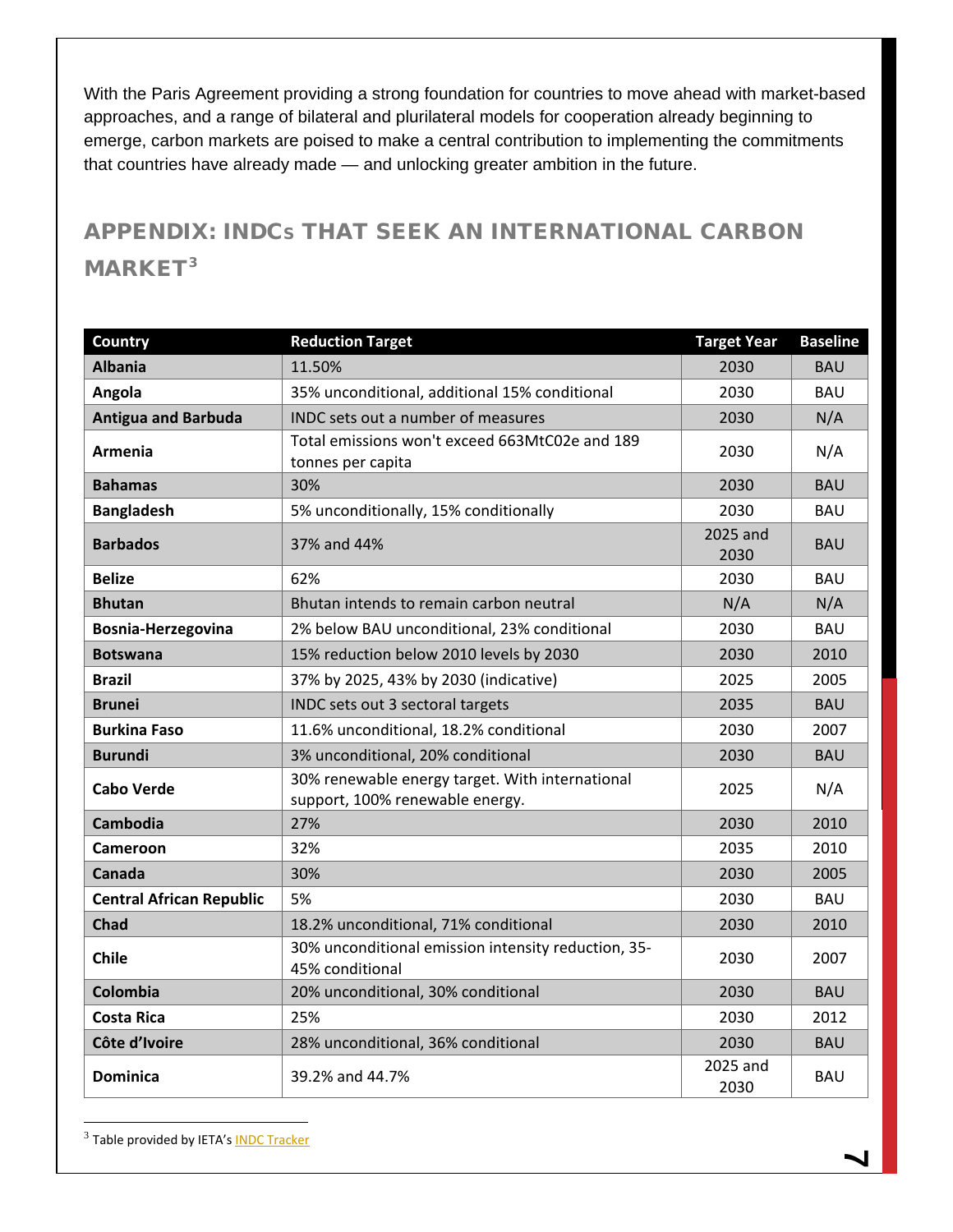| <b>Dominican Republic</b>                  | 25%                                                             | 2030             | 2010       |
|--------------------------------------------|-----------------------------------------------------------------|------------------|------------|
| Egypt                                      | INDC sets out a number of sectoral measures.                    | 2030             | N/A        |
| <b>Equatorial Guinea</b>                   | 20%                                                             | 2030             | 2010       |
| Ethiopia                                   | 64%                                                             | 2030             | <b>BAU</b> |
| <b>Fiji</b>                                | Reduction of emissions from the energy sector by 30%            | 2030             | <b>BAU</b> |
| Ghana                                      | 15% unconditional, 45% conditional                              | 2030             | <b>BAU</b> |
| Grenada                                    | 30% by 2025, with an indicative 40%                             | 2025 and<br>2030 | 2010       |
| Guatemala                                  | 11.2% unconditional, 22.6% conditional                          | 2030             | <b>BAU</b> |
| <b>Guinea</b>                              | 13%                                                             | 2030             | <b>BAU</b> |
| Guinea-Bissau                              | Guinea-Bissau is a carbon sink                                  | N/A              | N/A        |
| Guyana                                     | 52MtC02e reduction                                              | 2025             | N/A        |
| Haiti                                      | 5% unconditional, 26% conditional                               | 2030             | <b>BAU</b> |
| India                                      | 33 to 35% carbon intensity reduction                            | 2030             | 2005       |
| Indonesia                                  | 29% unconditional, 41% conditional                              | 2030             | <b>BAU</b> |
| <b>Iran</b>                                | Unconditional reduction of 4%, conditional reduction<br>of 12%. | 2030             | <b>BAU</b> |
| Japan                                      | 26%                                                             | 2030             | 2013       |
| Jordan                                     | 1.5% unconditional, 14% conditional                             | 2030             | <b>BAU</b> |
| Kazakhstan                                 | 15% unconditional, 25% conditional                              | 2030             | 1990       |
| Kenya                                      | 30%                                                             | 2030             | <b>BAU</b> |
| <b>Kiribati</b>                            | 12.8% unconditional, 61.85% conditional                         | 2030             | <b>BAU</b> |
| Lao People's Democratic<br><b>Republic</b> | INDC sets out a number of sectoral measures                     | 2030             | N/A        |
| Lebanon                                    | 15% unconditional, 30% conditional                              | 2030             | <b>BAU</b> |
| Lesotho                                    | 10% unconditional, 35% conditional                              | 2030             | <b>BAU</b> |
| Liberia                                    | 15%                                                             | 2030             | <b>BAU</b> |
| Liechtenstein                              | 40%                                                             | 2030             | 1990       |
| <b>Mexico</b>                              | 22% unconditional or 40% conditional                            | 2030             | <b>BAU</b> |
| <b>Moldova</b>                             | 64-67%                                                          | 2030             | 1990       |
| <b>Monaco</b>                              | 50%                                                             | 2030             | 1990       |
| <b>Mongolia</b>                            | 14%                                                             | 2030             | <b>BAU</b> |
| Montenegro                                 | 30%                                                             | 2030             | 1990       |
| <b>Morocco</b>                             | 32% (13% unconditional, 19% conditional)                        | 2030             | <b>BAU</b> |
| Mozambique                                 | Reduction of 76.5 MTC02e                                        | 2030             | N/A        |
| <b>Namibia</b>                             | 89%                                                             | 2030             | <b>BAU</b> |
| <b>Nepal</b>                               | INDC sets out a number of sectoral targets                      | Various          | N/A        |
| <b>New Zealand</b>                         | 30%                                                             | 2030             | 2005       |
| <b>Niger</b>                               | 3.5% unconditional, 34.6% conditional                           | 2030             | <b>BAU</b> |
| Peru                                       | 20% unconditional, 30% conditional                              | 2030             | <b>BAU</b> |
| Rwanda                                     | Estimation of emissions reduction is underway                   | 2030             | <b>BAU</b> |
| <b>Saint Kitts and Nevis</b>               | 35%                                                             | 2030             | <b>BAU</b> |
| <b>Saint Lucia</b>                         | 23% conditional                                                 | 2030             | <b>BAU</b> |
|                                            |                                                                 |                  | $\infty$   |